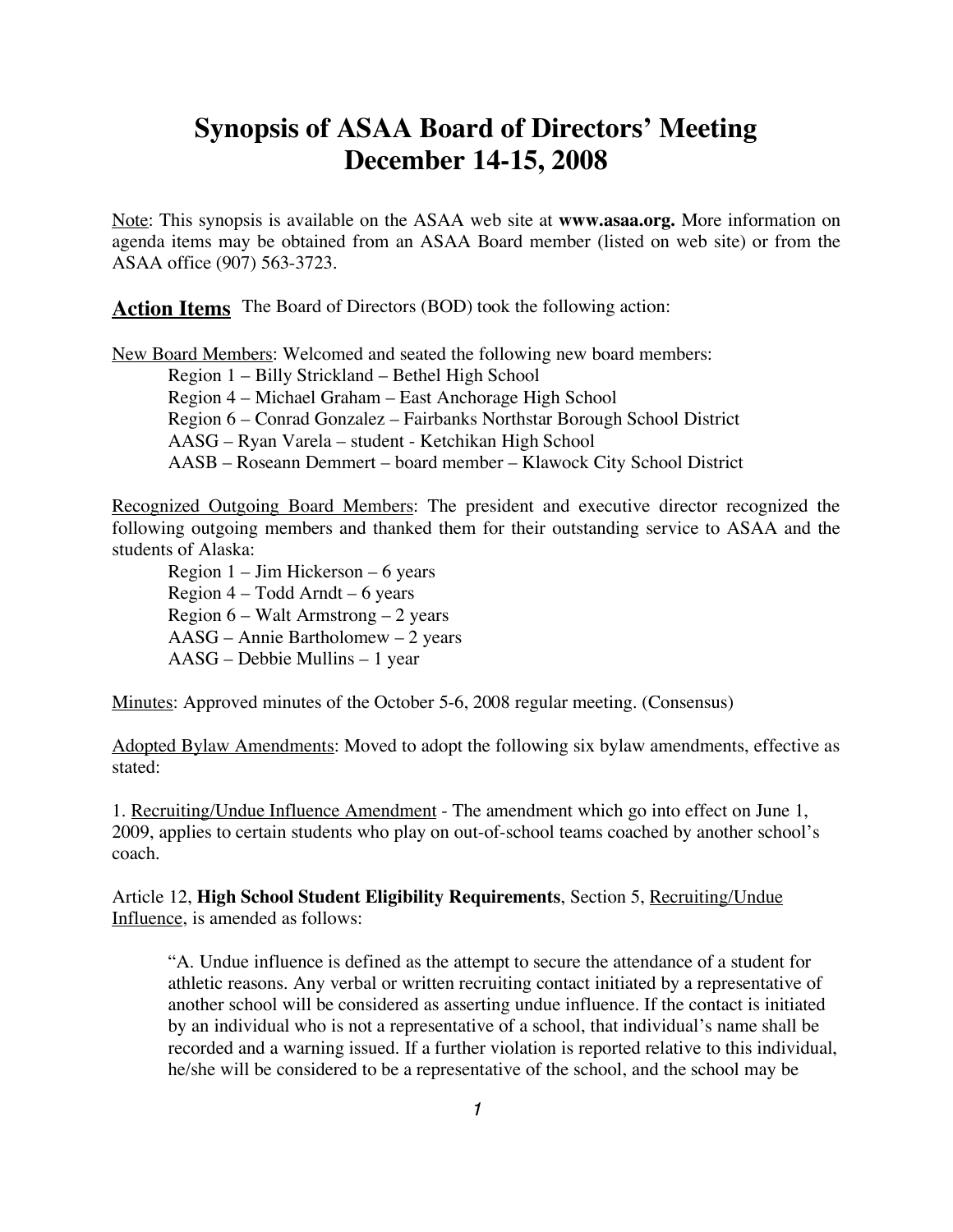subjected to the prescribed penalties.

# **(NEW B). (ADD) A student who participates as a member of an out-of-school team coached by another school's coach, and who subsequently transfers to that coach's school, will be ineligible in that sport for one full season at the receiving school."**

# **Reorder existing Sections B., C. and D. to new Sections C., D. and E**

2. Applicability of Enrollment Rule to Graduated Students - The amendment which goes into effect on January 15, 2009, clarifies the eligiblity of certain seniors who graduate near the end of the school year and who wish to compete in interscholastic competition.

Article 12, **High School Student Eligibility Requirements**, Section 2, Enrollment Rules, is amended as follows:

"A. To be eligible during a school semester for participation in interscholastic activities,

1. a student must:

**(ADD) new c. Not be a graduated senior, with the exception that the eligibility of a senior graduating near the end of a regular school year, shall extend through the conclusion of any current school athletic season in which he or she is participating."**

# **(ADD) B. Alternative Schools**

# **(Reorder)**

**1.** A student attending a non-member alternative school…

**2.** The School of Eligibility of a student, other than a first semester freshman,…

**3.** A student attending a non-member charter school,…"

3. Requirement to Report Coaches to ASAA - The amendment which goes into effect on March 2, 2009, establishes that it is the responsibility of a member school's principal to annually report the name of all coaches and their positions to the Association within a specified timeframe.

Article 10, **Qualification of Coaches**,

#### **(New) Section 4, Reporting of Coaches, states:**

**"The principal or designee of each member school or district shall annually**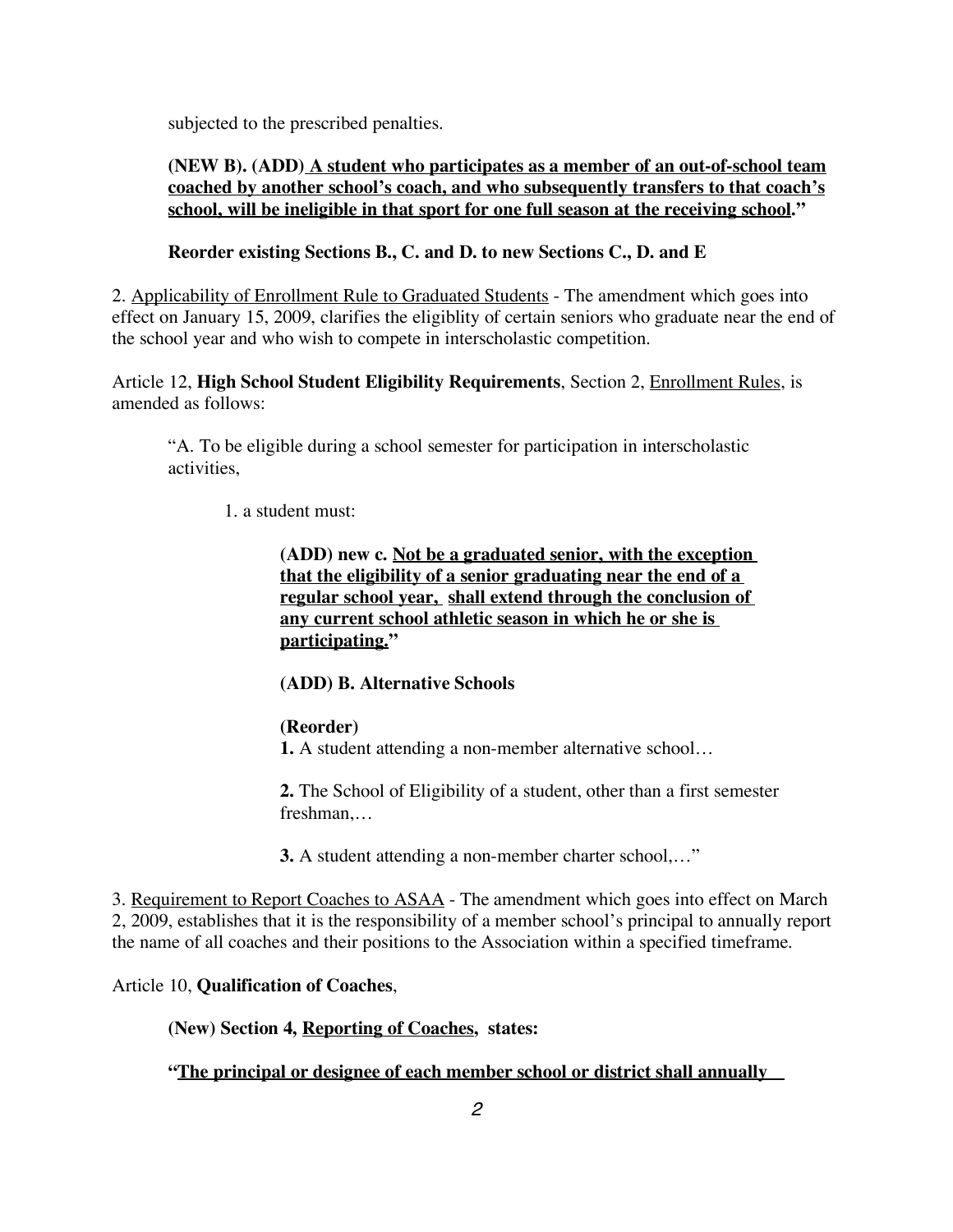#### **report the names of all coaches and their positions, in the manner requested by the Association, within two weeks of the beginning of their respective seasons."**

4. Amendment to Appeal Procedure **-** Effective immediately, the amendment clarifies an individual's right to appeal a decision of the Appeals Board to the Superior Court of the State of Alaska.

Article 4, **Appeals Procedure**, Section 2, Appeals Board, is amended as follows:

"C. All appeals, including all relevant factual matter and legal arguments, must be presented to the Appeals Board in writing. Oral arguments are not a matter of right, but will be granted for good cause shown. The Appeals Board may receive additional evidence not considered by the Executive Director. Any requests by the Appeals Board for additional information pertaining to an appeal shall be promptly supplied by the affected students, coaches and member schools. In considering evidence provided in favor or opposed to the determination of an appeal, and in investigating the matter, the Appeals Board shall not be bound by the technical rules relating to evidence and witnesses. Relevant evidence will be considered if it is the sort of evidence on which responsible persons are accustomed to rely in the conduct of serious affairs, regardless of the existence of a common law or statutory rule that makes improper the admission of the evidence over objection in a civil action. Written decisions will be made by the Appeals Board setting forth findings of fact, conclusions based on the Association's Constitution and Bylaws, other relevant Federal or State law, and shall include any resulting order. Such findings, conclusions and orders shall be submitted to all appropriate and relevant parties within twenty-one (21) calendar days after the receipt of all materials and other additional information. **(ADD) All findings, conclusions and orders issued by the Appeals Board shall contain a notice stating that any party aggrieved by this decision may appeal to the Superior Court of the State of Alaska, within thirty days from the date this decision is mailed or otherwise distributed."**

5. Amendment to Transfer Rule for Private Schools – Effective immediately, the amendment clarifies how a "transfer as a result of a move of parents" is applied to member private schools.

Article 12, **High School Student Eligibility Requirements**, Section 9, Transfer/Residency Rule, is amended as follows:

A. 2. "Transfer as a Result of a Move of Parents: A student who transfers from one school's attendance area to another's with a bona fide change of residence of the parents, legal guardians (or other persons with whom the student has resided for a period of time to be determined by the Association) shall be eligible for interscholastic competition at the new school as soon a properly certified. Bona Fide Change of Residence – For the purposes of this section, a bona fide change of residence means the moving of the permanent residence of the entire family of the student and his/her parents or guardians (or other person with whom the student has resided for a period of time approved by the Association) from one school's attendance area into another school's attendance area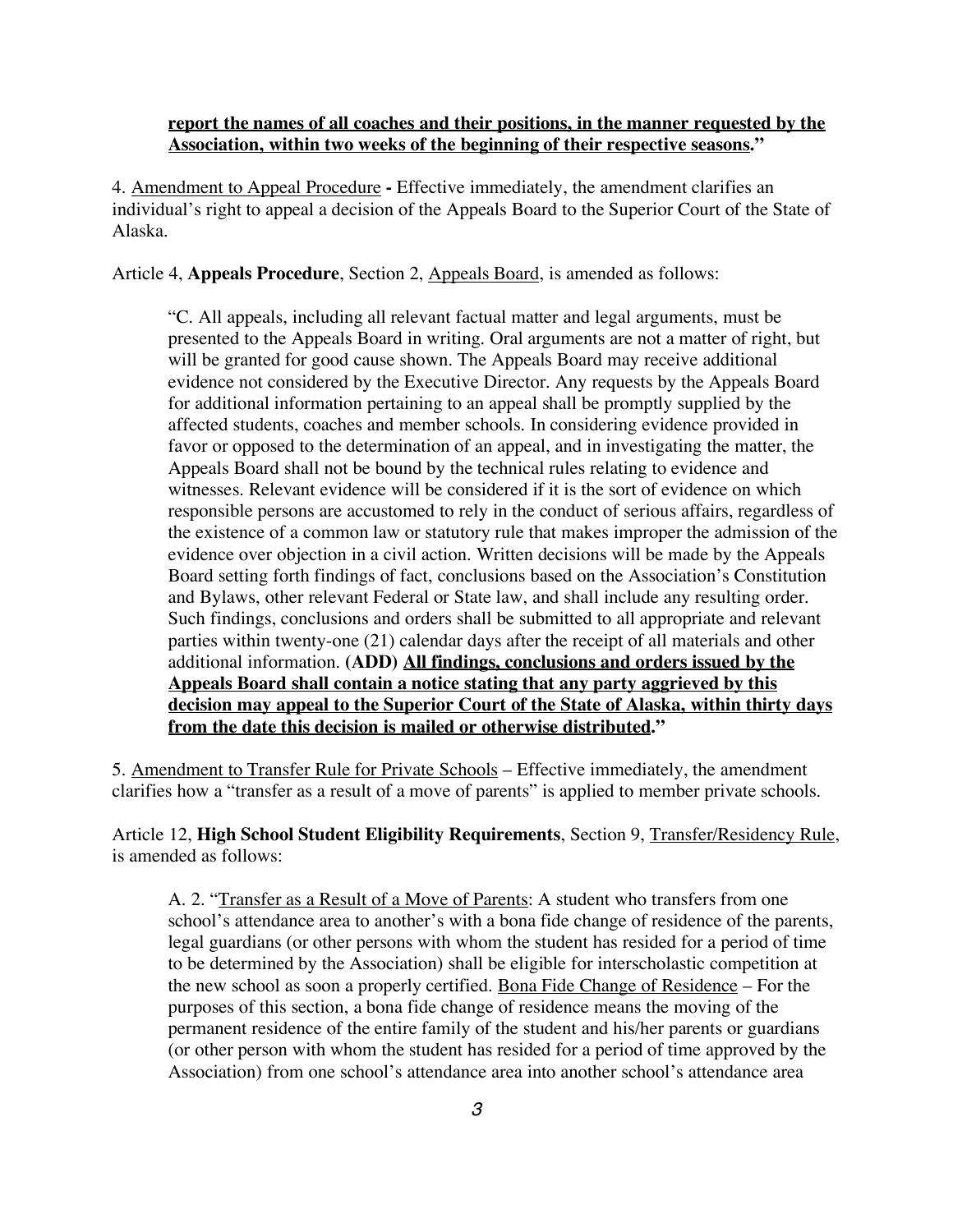prior to a change in enrollment of the student. **(ADD) For the purposes of this section, a student's transfer to or from a private school shall be treated the same as a transfer to or from the public school attendance area in which the private school is located.** Schools must verify that a bona fide change of residence has occurred and must report this to the Association on the Bona Fide Change of Residence Form, before the student is allowed to participate."

6. Amendment to Maximum Participation Rule - The amendment which goes into effect on January 15, 2009, clarifies the meaning and intent of "consecutive" in the Maximum Participation Rule.

Article 12, **High School Student Eligibility Requirements**, Section 3, Maximum Participation, is amended as follows:

"A. No student enrolled in a four (4) year high school, or member statewide correspondence program, may participate in more than four (4) seasons in any specific interscholastic activity. No student enrolled in a three (3) year high school, or member statewide correspondence program, may participate in more than three (3) seasons in any specific interscholastic activity. **(DELETE B).** Participation in <u>any interscholastic contest</u> during a season shall be considered as one (1) season in that activity.

**(NEW B.)** No student, including those enrolled in member statewide correspondence programs, will have more than eight (8) consecutive semesters of eligiblity. **(ADD) "Consecutive" semesters include all semesters, including semesters in which the student is not enrolled in any school or is enrolled in another school, after the student's initial enrollment in 9th grade."**

(All six amendments - Carried – Unanimous Consent).

2009-10 Calendar: Moved to adopt the statewide calendar for 2009-10 and the three year calendar by extension. (Carried – Unanimous Consent).

State Tournament Bid Proposals: Delayed action on the 2009 state wrestling tournament site until the February meeting.

Accepted a bid from East Anchorage High School to host the 2010 state DDF tournament on March 4-6. (Carried – Unanimous Consent)

State Tournament Officials Policy: Adopted a staff proposal to reduce the number of on-field officials from 6 to 5 for the football playoffs. This was in response to concerns that since officials never have the opportunity to work 6-official mechanics during the regular season, adding an additional official during the playoffs creates a new officiating challenge on the field. (Carried – Unanimous Consent)

Adopted a proposal to increase the state tournament officials pay and travel cost reimbursement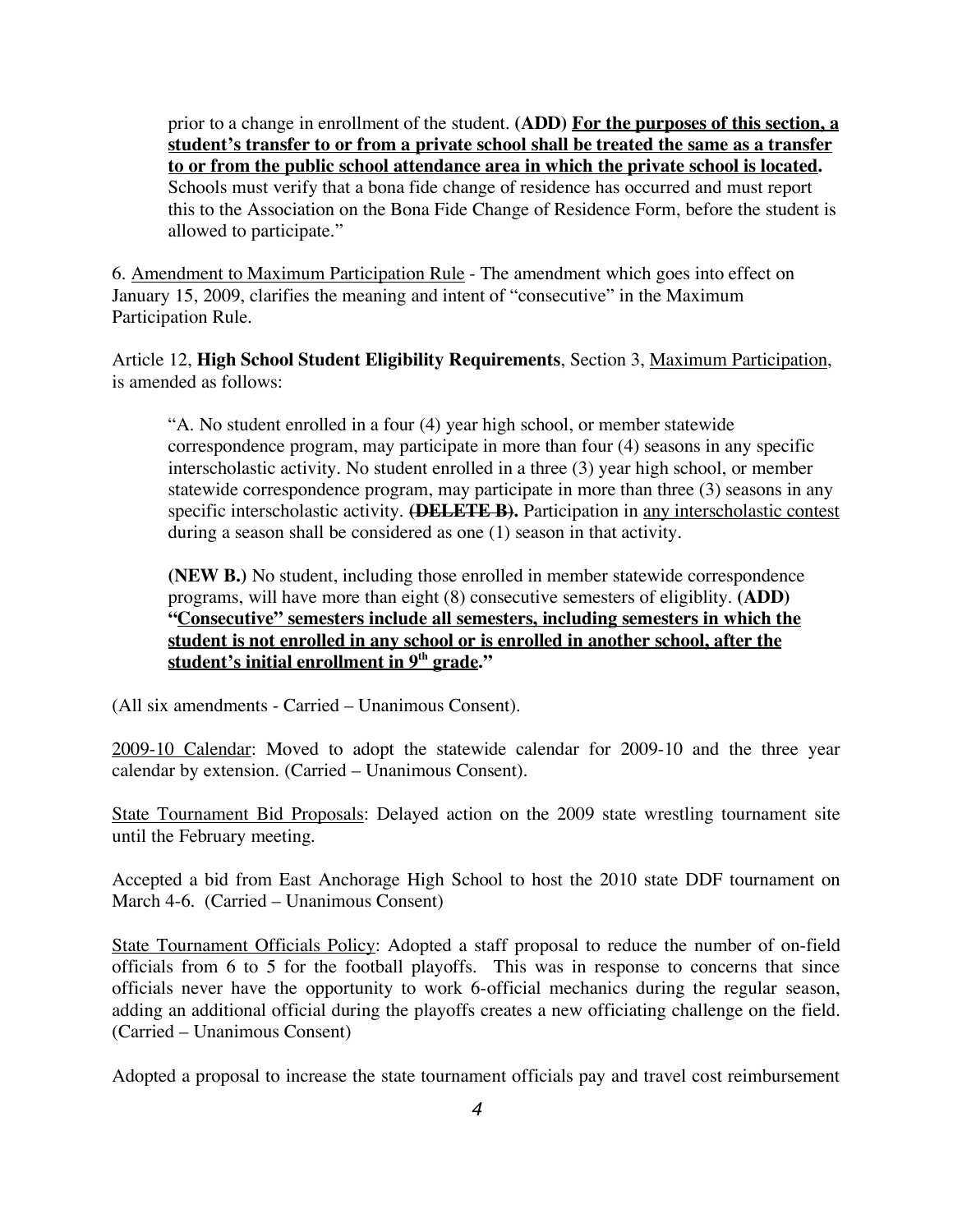beginning in 2009-10. (Carried – Unanimous Consent)

Application for Membership: Approved an application for membership from Thunder Mountain High School in Juneau, effective in 2009-10. The school was placed in Region 5 as a 4A school. (Carried – Unanimous Consent)

Tabled action on a school request for a blanket waiver of the transfer rule for 2009-10 only.

2009-10 Volleyball Conferences: Approved the realignment model for 1A, 2A and 3A schools beginning in 2009-10. (Carried  $-7-1$ , AASG - yes)

Hearing Policy Amendments: Tabled action until the February meeting on proposed amendments to the Hearing Policy pending legal review.

Amendments to 401(k) Plan: Approved amendments to staff 401(k) plan required by the 2007 statute. (Carried – Unanimous Consent)

Election of President and Vice-President: Elected Region 4 representative, Al Howard, as president, and Region 6 representative, Conrad Gonzalez, as vice-president. (Carried – Unanimous Consent)

McKinney-Vento Act: Approved sending out a proposed bylaw amendment dealing with the eligibility of homeless students as defined by the Act. This may be an action item at the Febuary meeting. (Carried – Unanimous Consent)

Finance Committee Appointments: Appointed Al Howard, Roseann Demmert and Jim Hickerson (ex-officio), to the finance committee. (Carried – Unanimous Consent)

**Reports** The BOD heard the following reports:

- Board Members
- State Tournaments
- Finance Committee
- Student Government
- Officials/Coaches
- Marketing
- Executive Director

**Public Comments** Heard from a parent of a student who participated in swimming and wrestling concurrently and how the scheduling conflict effected her son. She would like to see the 4A wrestling season move to a later time in the school year.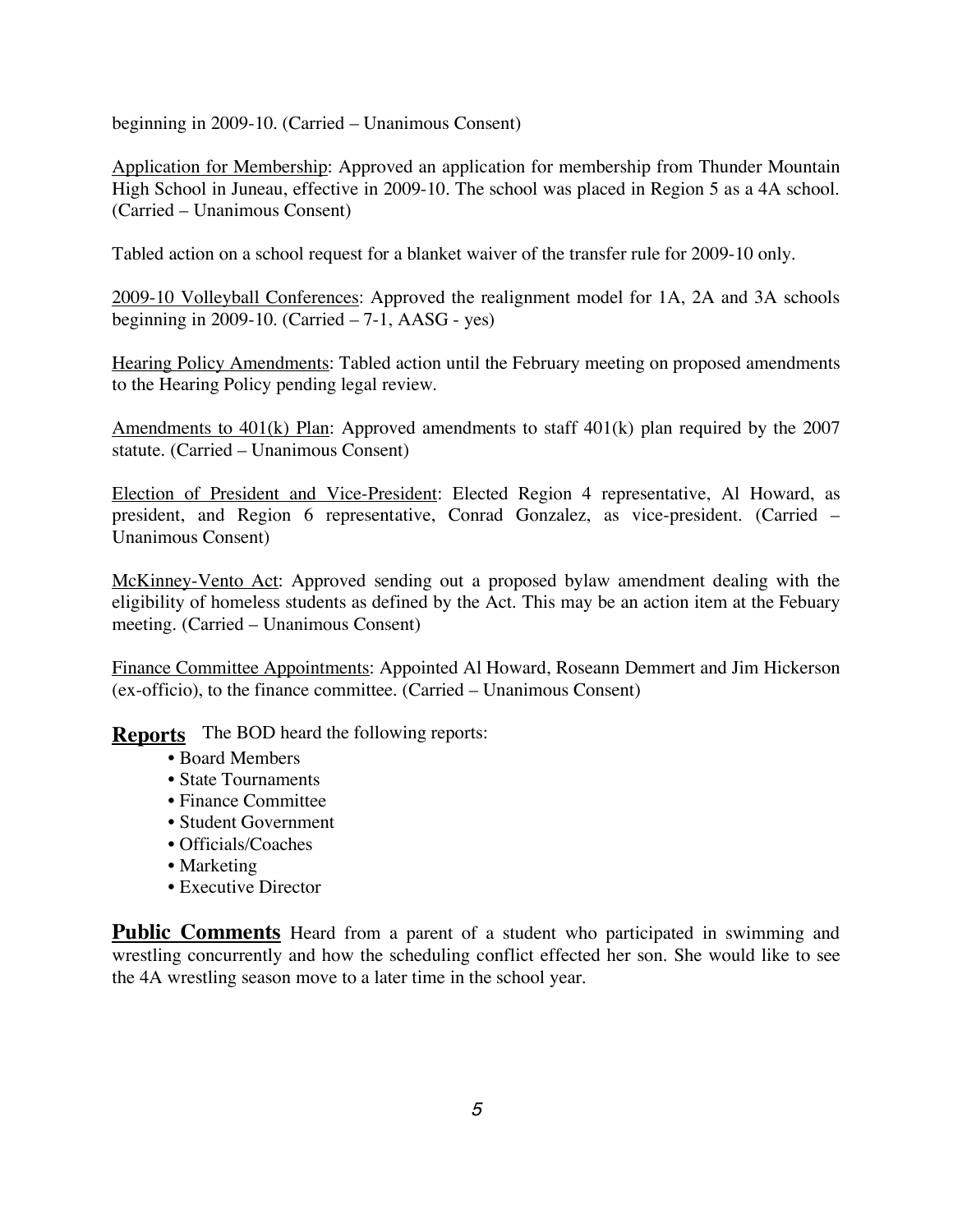**Workshop Items** The BOD discussed the following items in workshop:

Economic Issues Effecting Activities Programs at the Local, Regional and State Levels: This session began with the presentation of the FY 2008 audit for ASAA and a financial review of AASG. Alex Beckman of Mikunda, Cottrell & Co. made the presentation and answered questions for the board. For the first time in a number of years, ASAA finished the year ending July 31, 2008 with a deficit. This is mainly due to the expense of developing the educational components of the "Play for Keeps" program.

Next the board reviewed staff proposals to increase income and reduce expenses for the current fiscal year, and suggestions on how to increase income and reduce expenses for the long term. This will continue to be a workshop topic during the February meeting.

The board also encouraged individuals to donate part of their PFD'S to ASAA to help complete the "Play for Keeps" program.

**Tabled Items** Tabled action on Thunder Mountain High School's request for a blanket waiver of the transfer rule in 2009-10 only.

Tabled adopting proposed amendments to the Hearing Policy pending legal review.

**Discussion Items** The BOD discussed the following items:

2009-10 Draft Calendar and Three Year Projection: Heard input from a parent and board members on the proposed 2009-10 season calendar. These included a request to remove the season overlap between swimming and diving and 4A wrestling by creating a three season calendar, putting swimming and diving in the fall, and wrestling in the winter. Region 6 proposed to move the football season and the 4A wrestling season. Region 1 proposed that the state 1A-2A volleyball and mixed-six volleyball tournaments be held on the same weekend as the state wrestling tournaments The board took action on the calendar under item 9b.

2009 State Basketball Tournament Schedule: Revisited a discussion that took place during the two previous meetings concerning the rotation of the starting dates for the 2009 1A/2A and 3A/4A state tournaments.

Held a discussion with the organizers of the Anchorage basketball bid committee. The current 5 year bid ends after the 2009 tournaments and the organizers are working with the Anchorage School District, Municipality of Anchorage and the Sullivan Arena to prepare a new 5 year proposal. The groups efforts in getting financial support from the Muncipality are being hampered at this time due to a change of administration resulting in an interim mayor and the election of a replacement in April.

Wrestling Minimum Weight Rule Clarification: Discussed conflicting rules in different sections of the ASAA Handbook and staff efforts to clarify and notify schools prior to the state tournament series.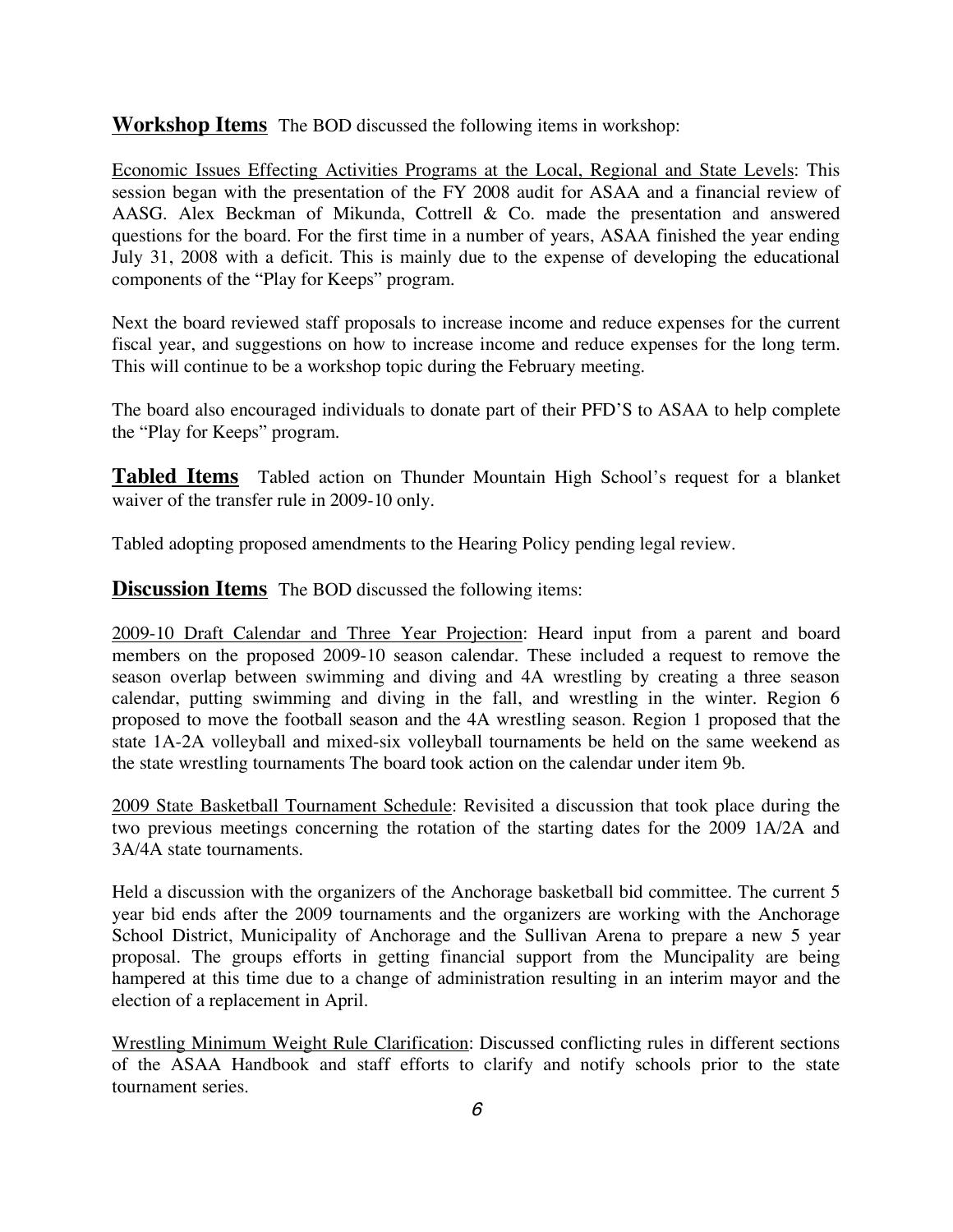Incidents at Hockey Game: Heard reports on the November 8 hockey game when Colony High School visited Juneau-Douglas High School. During the game Colony accumulated 28 penalties and Juneau accumulated 10. Two players and a coach were ejected from the contest and a Colony player was assaulted by a Juneau fan when leaving the locker room. There was an altercation between fans and Colony players during the handshake at the end.

In a letter following the incident, the executive director asked Juneau-Douglas High School to respond to reports that there was inadequate administrative supervision during the contest which may have contributed to the problems. Under Article 6, Sections 4 and 5, the host school is responsible to have adequate supervision at home games.

School adminstrators reported that there was an administrator in charge during the game but some changes will be incorporated for the future. The guest locker room will be moved away from the fans. There will be two adminstrators on duty for the remainder of the season. A letter was sent to hockey parents from the coaches and players. Arena rules will be posted conspiculously around the arena and will be read prior to each game. The ASAA Sportsmanship Creed will be read publicly before each game. Five additional volunteers with radios will be stationed at various places throughout the arena to monitor fan behavior. Unsportsmanlike behavior will not be tolerated and violators will be removed.

Under the hockey Supplementary Rules, Colony was fined \$250 for accumulating 15 or more penalties.

State Cheerleading Championship: Heard a proposal from the organizing committee to hold the championship on March 17, 2009 at Dimond High School. The board also discussed financial considerations and heard a proposal to charge a participation fee for the event.

All-State Music Festival Report: Heard and discussed a report from Cam Bohman, music coordinator, on the 2008 festival held in November. Cam also reported on recent innovations which help students become better prepared to perform within their groups. She also explained a future proposal in which students could audition on-line instead of submitting CD's. The board also discussed existing festival participation fees and whether they should be increased.

Football: Heard a proposal from Region 6 and the football coaches' association that would begin 4A playoff cross-bracketing in the quarterfinals. This will be taken to the regions for input and possible future action.

Heard from staff and others about a sportsmanship concern involving the haka dance performed by some of the teams during the playoffs. The NFHS football rules committee will discuss this during its January meeting. Current playing rules prohibit taunting. The board will revisit this during the February meeting.

Conference Policy Proposal: Reviewed a policy proposal dealing with conferences. Currently, there are 68 different conferences, 13 of which involve 2 or more regions. There are growing governance concerns within these conferences that require board policy. The board members will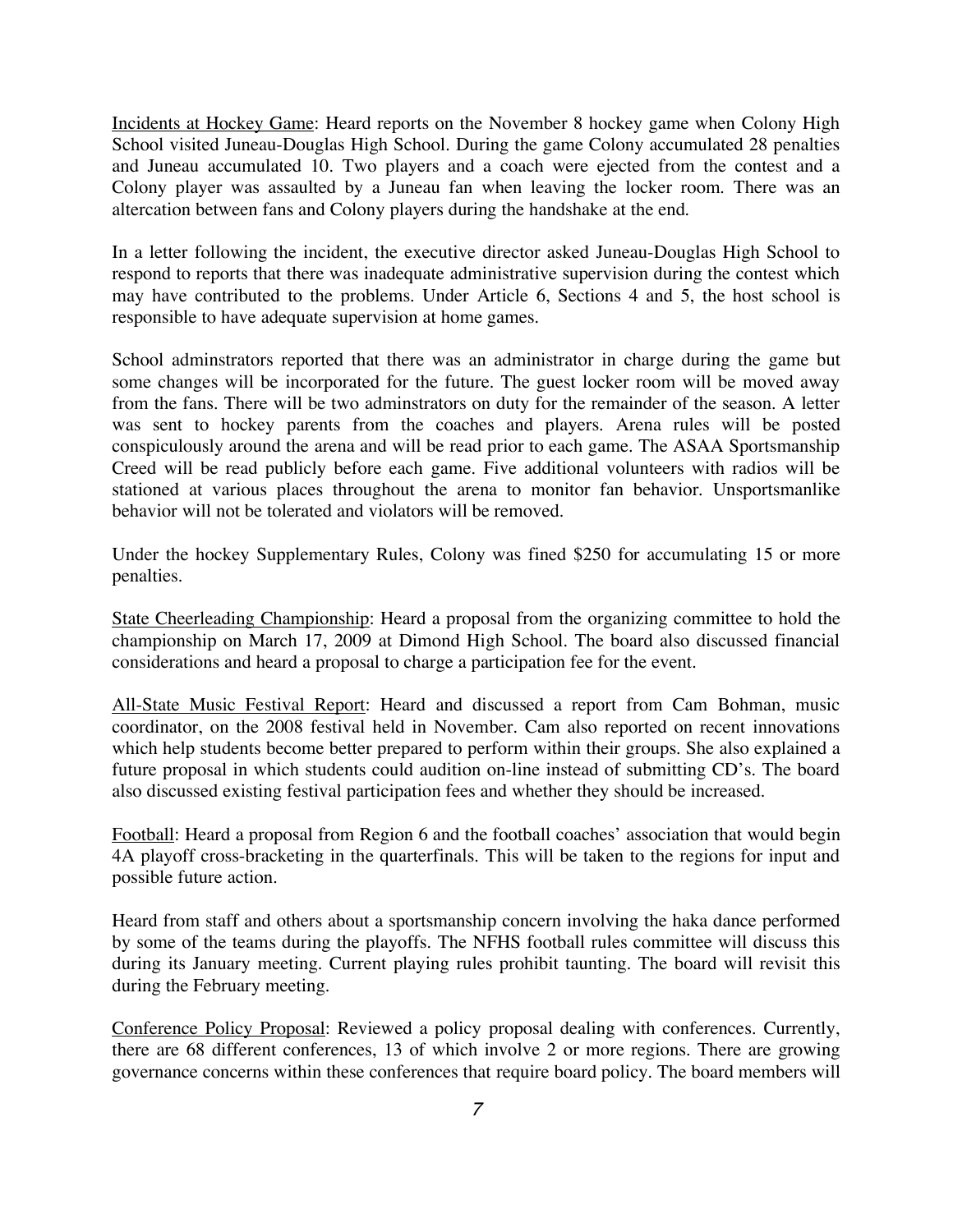discuss the proposed policy at upcoming regional meetings. It will be a discussion item during the February meeting.

"Play for Keeps" Update: Heard a progress report on the "Play for Keeps" tobacco, alcohol and controlled substances program from project coordinator Teresa Johnson. The executive director has made a number of public presentations on the program in the past few months. The board will begin a review of the program during the February meeting.

Heard of current efforts to secure funding to complete the programs's educational components. Staff is continuing to seek grants and will solicit a legislative appropriation in the 2009 capital budget. Staff will also continue to seek support for the program from the Governor's office.

Heard of plans to hold a "health fair" during the state basketball tournament in conjuction with the "Play for Keeps" program.

Coaching Out-of-Season: Heard recurring concerns about fairness when high school coaches coach their high school athletes in fall basketball leagues, winter soccer leagues and winter volleyball leagues. Staff has asked the NFHS to survey other state associations to see how they deal with this issue. This will be a discussion item at the February meeting.

Bylaw Amendment Proposals: Revisited a prior board's decision to not hear an appeal of a official's judgement call during a contest in which a student or player is ejected for a rules violation. When it was previously decided by the board, the bylaw was not amended to specify this. This will be a discussion item during the February meeting.

Heard that the bylaws must be interpreted to clarify the amateur status of music students who are paid to play in community performances. This will be a discussion item during the February meeting.

Discussed with counsel the applicability of the McKinney-Vento act to homeless student eligibility. The board moved this to action item 9j.

Coaches Education Program: Heard an update on the current program and the opportunity for a coach to apply for an equivalency determination. Also agreed that the current sport safety is required for initial certification. Also agreed to editorial changes in the bylaw to bring it in line with the current program.

Statewide Scheduling Meeting: Heard a report on the statewide scheduling meeting to be held at the Millennium Hotel on February 18.

Training for New Board Members: Heard of plans to train new board members on February 21, the day prior to the next meeting. Former board president, Jim Hickerson, and current president, Al Howard, will assist staff in bringing the new members up to speed on Association issues.

April Board Meeting in Nome: Discussed the spring meeting which will be held in Nome on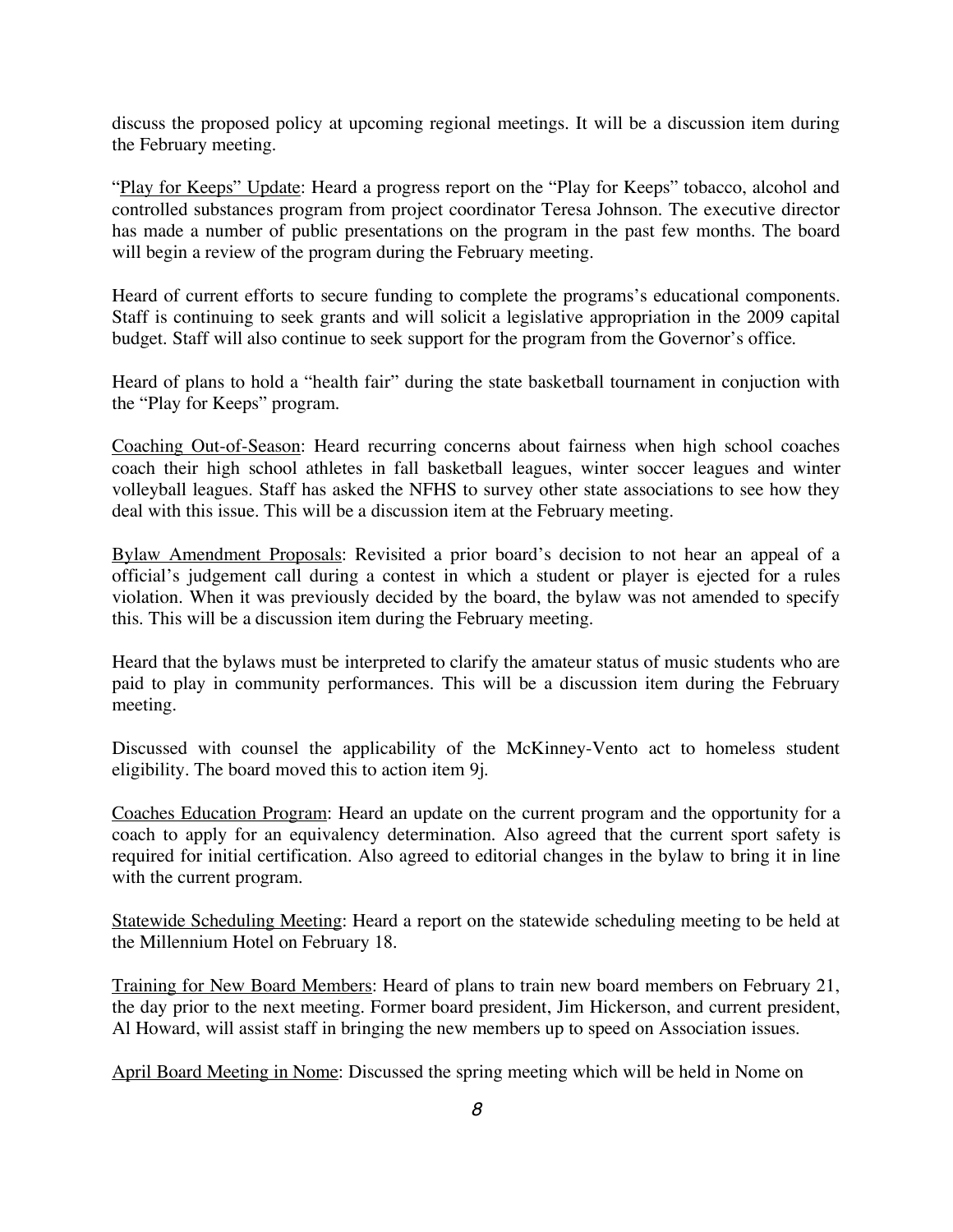April 26-27. Due to hotel room availability, the board will fly into Nome on Sunday morning and will fly out on Tuesday evening, thus possibly changing the meeting dates to April 27-28. The board will make its final plans during the February meeting.

Electronic Packet Distribution: Expressed satisfaction with the electronic distribution of board meeting packets for the December meeting. Agreed to continue with this in the future.

Wrestling – Cordova School District Concern: Discussed a letter from the district concerning a wrestling injury incurred at the ACS tournament in November, and requesting that medical personnel be present at athetic contests throughout the state. Although there is no ASAA policy in place, having medical personnel on site is current practice in some areas and not in others, frequently depending on availability. Some rules books require that medical personnel be on hand. Note: ASAA has medical personnel on hand at most state athletic championships.

The district also asked that ASAA require wrestling officials to attend annual training clinics. The board felt that this request was impractical and expressed satisfaction with the status quo.

# **STUDENT HEARING**

No hearing was requested or conducted.

# **Items for February Meeting**

February 22-23, 2009 – Millennium Hotel - Anchorage

# **Workshop**

1. Continue to Address Association Financial Concerns

2. Begin a Review and Evaluation of "Play for Keeps" Policy and Procedures

# **Executive Session**

1. Executive Director's Evaluation

# **Reports**

1. Statewide Scheduling Meeting

# **Discussion**

- 1. Future State Basketball Tournament Format
- 2. Analysis of State Tournament Berths for Individual Sports
- 3. Hall of Fame Report
- 4. 2009-10 Draft Budget Presentation
- 5. Thunder Mountain High School Waiver Request
- 6. Music Amateurism Interpretation
- 7. 4A Football Playoff Format
- 8. Haka Dance Sportsmanship Concern
- 9. Conference Policy